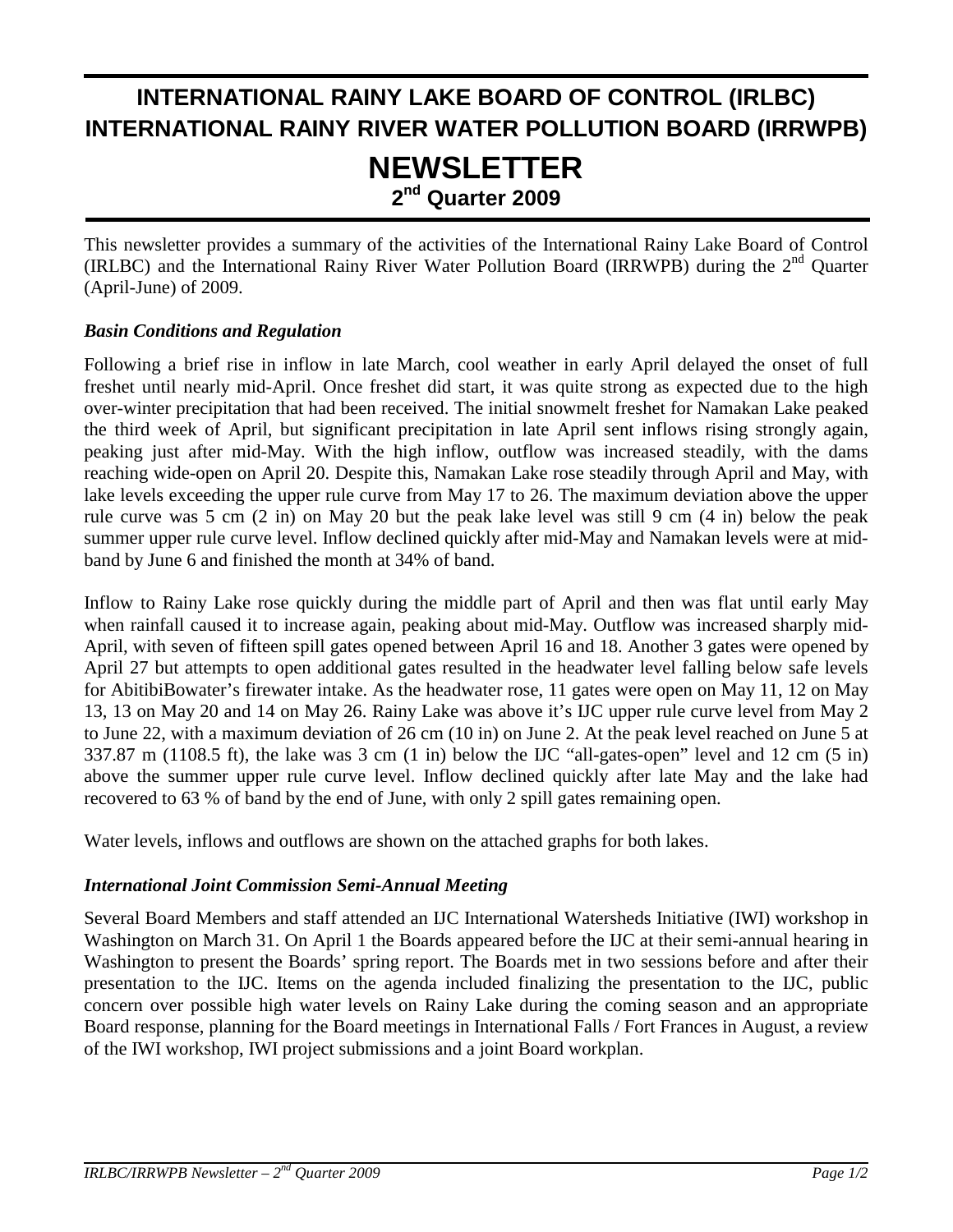#### *Board Meetings and Activities*

The Board issued a news release on April 8 in response to reports of public concern over the potential for high water levels during the spring. Several individual inquiries and complaints regarding Rainy Lake water levels were responded to directly by the Boards during the quarter.

Two meetings of the Rainy River Peaking Work Group were held during June. The Work Group extended the spawning (no peaking) window to July 6 due to cold water delaying the sturgeon spawn.

Several Board Members participated in a conference call with the IJC's IWI coordinators and engineering advisors to discuss a Rainy River water temperature monitoring proposal that the Board had submitted. Two IWI projects proposed by the Boards were approved during the quarter – the Rainy River water temperature monitoring as well as a Rainy River cross-section survey from Rainy Lake to the dams at International Falls / Fort Frances. This latter project is the first step in the proposed development of a hydraulic model for this reach of the river. The first water temperature probe was installed at Manitou Rapids on the Rainy River by the United States Geological Survey in mid-June.

At the end of May, local operation of the Canadian powerhouse in Fort Frances was handed off to the control centre of ACH LP (the powerhouse owners), in Oshawa, Ontario. During June, the transfer of the water management function from local staff to the control centre was also completed. The IRLBC has been monitoring the transition.

In addition to the above, the following items were completed or advanced during the quarter:

- Plans were made for the August meetings and public meeting in International Falls
- The Boards reviewed, and provided comments on the draft Health Professional Task Force draft report "Water and Health in Lake Woods and Rainy River Basin"
- Mining issues and concerns in the basin continued to be monitored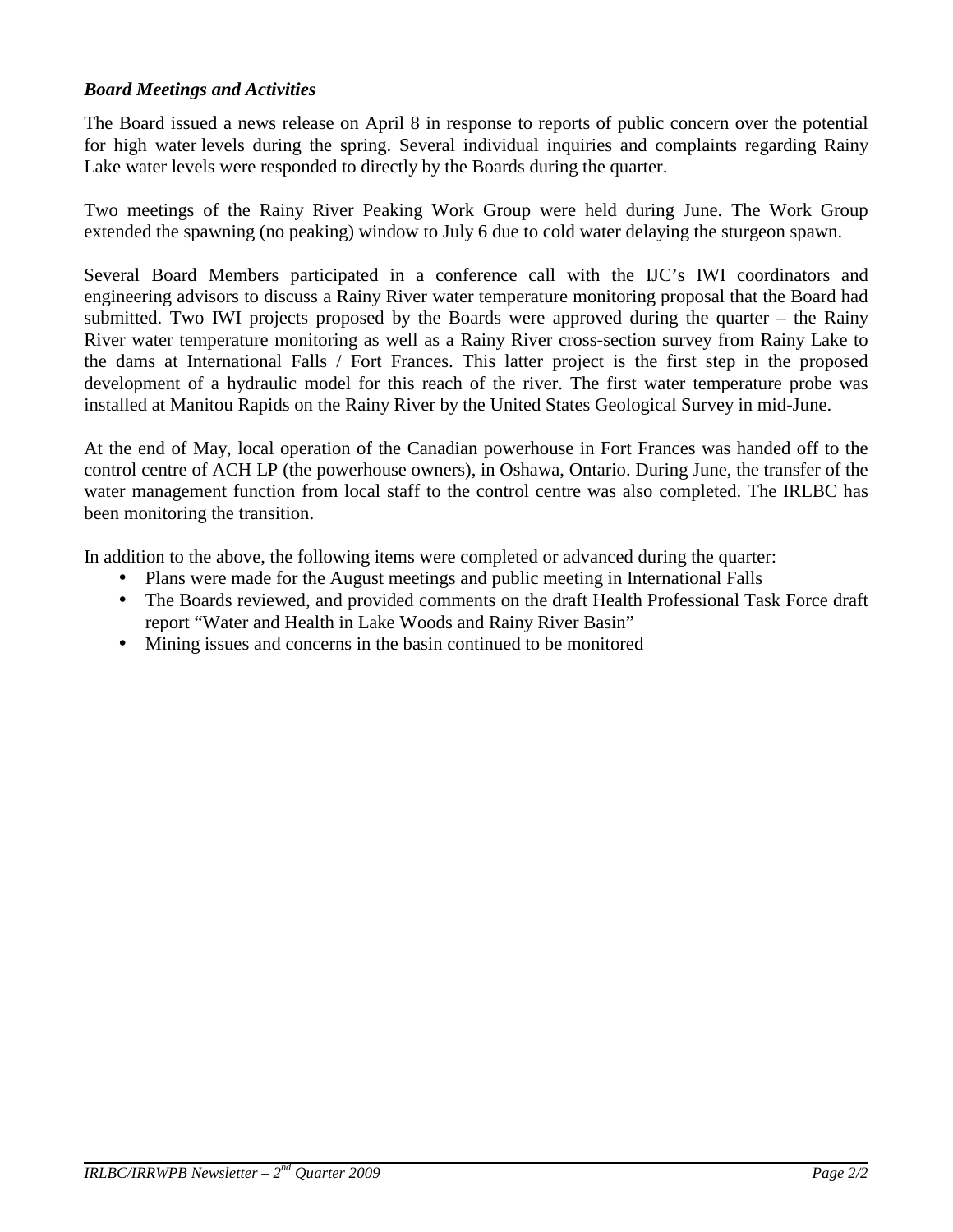## NAMAKAN LAKE